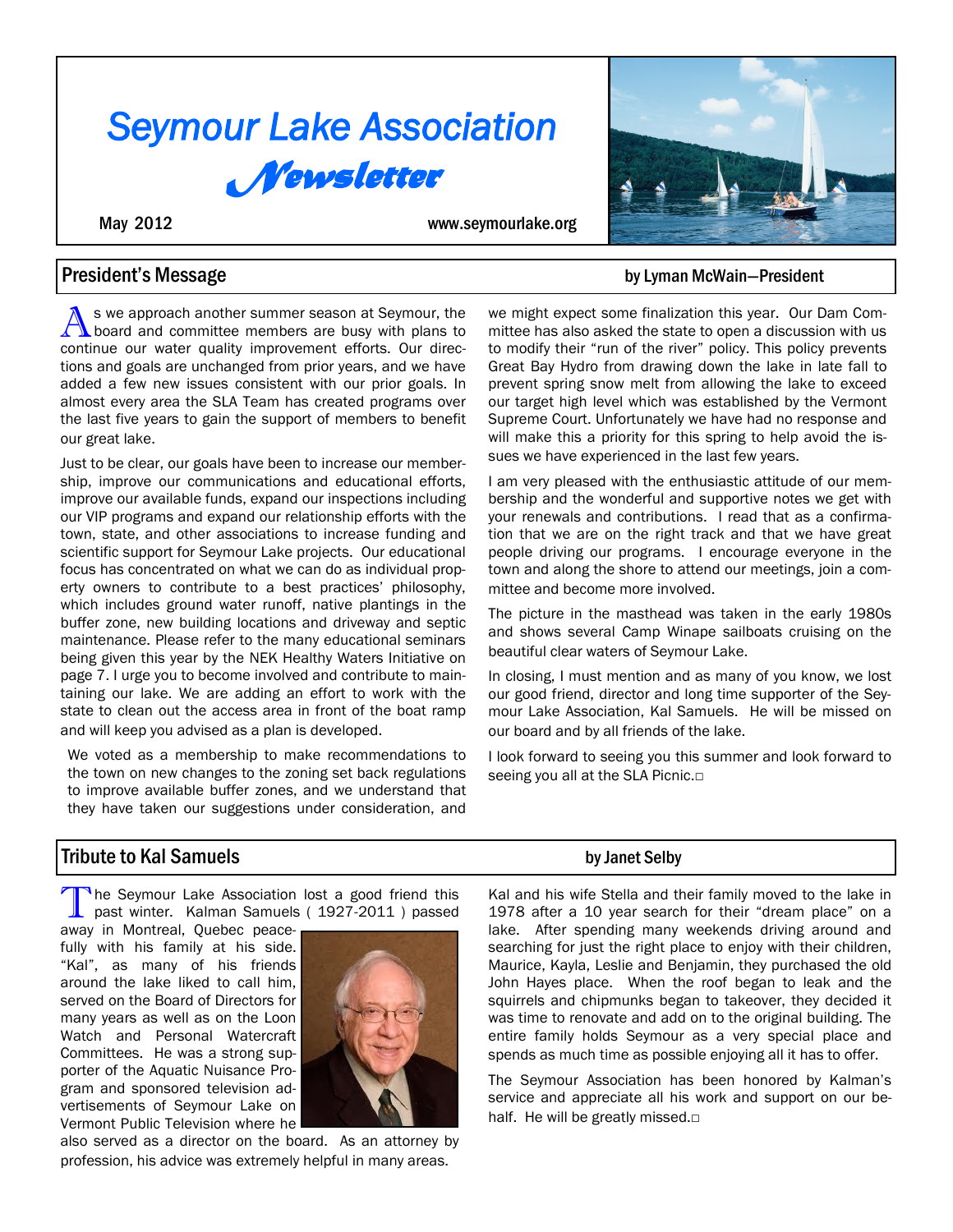## Seymour Lake Association

P.O. Box 43 Morgan, VT 05853 Telephone: (802) 895-2951

### Officers July 23, 2011

| President: | Lyman McWain | Imcwain@aol.com         | 895-4438 | cell 203-676-0083 |
|------------|--------------|-------------------------|----------|-------------------|
| Vice Pres: | Ron Kolar    | rkolar@eagle-harbor.com | 723-4400 | 904-261-7976      |
| Secretary: | Jean McKenny | imckenny@together.net   | 766-8895 | 802-895-2942      |
| Treasurer: | Janet Selby  | hiselby@surfglobal.net  | 895-2951 |                   |

## Directors (Term Ends)

| Ted Jewett       | ʻ14 | Tim Buzzell      | $^{\prime}13$ | Jim McWain   | '12           |
|------------------|-----|------------------|---------------|--------------|---------------|
| Allan Wooley     | '14 | Linda Broadwater | '13           | Erik Lessing | $^{\prime}12$ |
| Steve Massicotte | '14 | Peggy Barter     | '13           |              |               |

## Committee Members

| Development/Education  Lyman McWain, Tracey Shadday, Peggy Barter                                      |
|--------------------------------------------------------------------------------------------------------|
|                                                                                                        |
|                                                                                                        |
|                                                                                                        |
|                                                                                                        |
|                                                                                                        |
|                                                                                                        |
| Selby, Ann Torpey, Ilene Douglas                                                                       |
|                                                                                                        |
|                                                                                                        |
|                                                                                                        |
|                                                                                                        |
| Water Quality  Peggy Barter, Linda Broadwater, Tom Emery, Bill Kilpatrick, Ron Kolar, Anthony Lazzara, |
| Erik Lessing, Tracey Shadday, Gil Wierschke                                                            |
| Allan Wooley, Lyman McWain                                                                             |

Note: Name *underlined* is Committee Chair. Others are Committee Members. Greeters at the Boat Launch: Bud Bergh and Reed Hubbard

|                                                                 | <b>Morgan Town Officers</b>         | <b>Upcoming Events</b>                                                                                                                                                      | <b>SAVE THE DATE</b> |  |  |
|-----------------------------------------------------------------|-------------------------------------|-----------------------------------------------------------------------------------------------------------------------------------------------------------------------------|----------------------|--|--|
|                                                                 | Selectman-Larry Labor               |                                                                                                                                                                             |                      |  |  |
|                                                                 | <b>Robert Guver</b><br>Allan Wooley | Northwoods Stewardshp Center Arts, Crafts & Plant Sale, May 12, 10AM -<br>4PM                                                                                               |                      |  |  |
|                                                                 |                                     | NEK Healthy Waters Initiative–See page 7 for details                                                                                                                        |                      |  |  |
| Town Clerk/Treasurer-Tammy Morin                                |                                     | July 4th Boat Parade-Due To the resounding success of the Second Annual<br>Seymour Boat Parade, a third Annual Parade will be planned for this year.                        |                      |  |  |
| Asst. Town Clerk-Paula Keenan                                   |                                     | July 4 <sup>th</sup> comes on a Wednesday in 2012 so it is likely the event will be held on<br>the weekend to allow greater participation. More information about the event |                      |  |  |
| North Country School Director-Kristin Mason                     |                                     | will be forthcoming as plans are finalized.                                                                                                                                 |                      |  |  |
| Listers-Jim Judd<br>Diane Moore<br>Deanna Keenan                |                                     | <b>SLA Annual Meeting-July 28th at 9AM at Morgan Community House</b><br><b>Circle of Friends Bazaar-August 1st 11:00AM to 2:00PM Location to be de-</b><br>termined.        |                      |  |  |
| School Directors-Kelly Paul<br>Tammy Lacourse<br>Danielle Blake |                                     | IROC's Fifth Annual Kingdom Triathlon and Lake Seymour Swim-August 4th.<br>Childrens' Swim Program-See details on page 8<br><b>SLA Picnic-August 4th at 5PM</b>             |                      |  |  |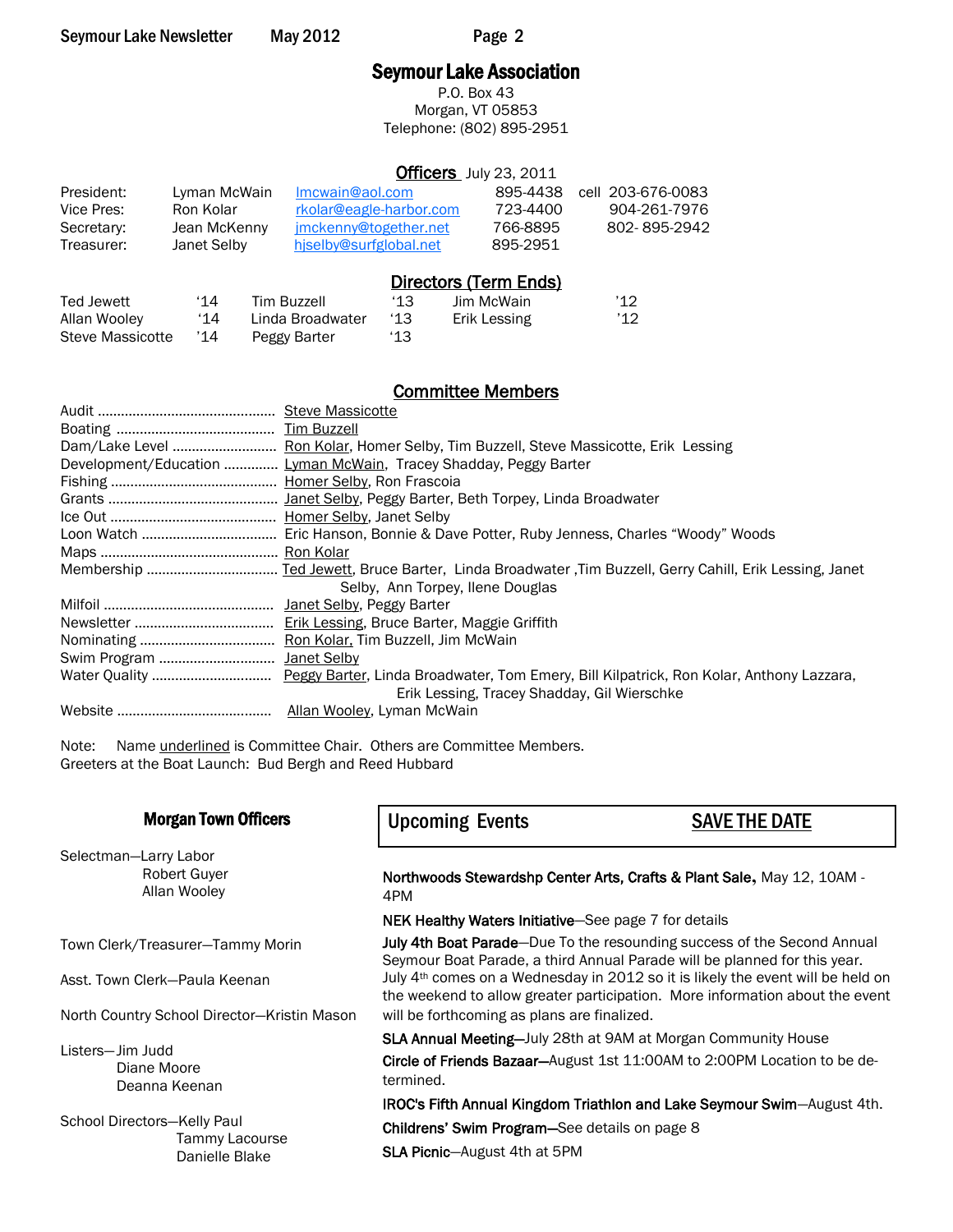## Water Quality Update and Committee Report by Peggy Barter

Since 1979 we have collected water samples of Seymour<br>
through the State's Lay Monitoring Program. Tom Emery through the State's Lay Monitoring Program. Tom Emery does this each summer, and the latest results for 2011 are in

the graph nearby. You will see that the trend for clarity is slightly trending upward and, hence, less clarity, while the Chlorophyll-a trend is almost flat. Of most concern to us is the Total Phosphorus measurement which is worse than in the lake's pristine years from 1994 to 1996. Since Total Phosphorus has only been measured since



1994, and no data were taken in several intervening years, the measurements since 2004 while concerning, are stable.

### Two very important reports you should read:

In 2007, the U.S. Environmental Protection Agency (USEPA) surveyed 1,028 lakes across the United States… Almost 36% of U.S. lakes rated poor for the lakeshore human disturbance stressor… In their final report, the USEPA (2009, p. 84) concluded that *"degradation of lakeshore habitat cover is the most important stressor of lakes."*

A Vermont lakes assessment, conducted in tandem with the national survey, included a larger sample of Vermont lakes than were included in the EPA data set…In a summary of their findings, Merrell et al. (2009) conclude that clearing of Vermont lakeshores severely impacts lake ecosystems. They

### 2012 Northeast Kingdom Healthy Waters Initiative

### Stewardship at Water's Edge

Date: Friday, June 8th

Time: 7:00 p.m. No registration required.

Location: NorthWoods Stewardship Center (154 Leadership Drive, off Ten Mile Square Rd. East Charleston VT)

This seminar kicks off a series of events focused on understanding our watershed at work and hands-on stewardship of our region's streams, rivers, and lakes. Guest speakers will be DEC Scientist Kellie Merrell and Eric Hanson who is the VT Loon Recovery Project Coordinator. We will consider stewardship practices that improve these habitats and overall water quality.

### Restore Your Shore with Natural Buffers

Date: Saturday, July 14th

Time: 1:00 p.m. Registration deadline: July 7th.

Location: Seymour Lake (The Jewett Property, 107 Rossiter Point, Morgan). A hands-on workshop will provide landscaping ideas for promoting healthy waters and wildlife.

### predict our native littoral communities will gradually disappear if we do not protect and restore vegetated buffers.

Littoral or edge of the water communities are a variety of life

forms that provide food for fish, loons, eagles, mink, and kingfishers. Creatures of the water's edge also keep blue green algae populations of a lake in balance. Studies, such as these, have convinced us that our most important effort is to restore native vegetation to Seymour's shores.

To assist in this effort, we have encouraged lake communities to

take advantage of Better Back Roads Grants and to take advantage of Dayna Cole's Orleans County Natural Resources Conservation District Planting Program. She can be reached any time of year at (802) 334-8325 ext.18 or [Dayna.cole@vt.nacdnet.net](mailto:Dayna.cole@vt.nacdnet.net)

We also offer a presentation to groups on the need for increasing the buffer of natural vegetation on the shore as well as showing how a property owner can do this. Please contact Peggy Barter at [sla.newsletter.wq@gmail.com](mailto:sla.newsletter.wq@gmail.com) to schedule a presentation for you and your neighbors.

See the schedule of four workshops below at which your attendance can greatly help our lake.□

### What's in Your Waters?

Date: Wednesday, July 25th Registration deadline: July 18th. Time: 1:00 p.m.

Location: Seymour Lake (Meet at the public beach parking lot opposite 28 Valley Road, Morgan). Join Bill Kilpatrick and Art Brooks for an exploration of life in the littoral zone--shallow waters at lake's edge. All ages welcome.

### Vermont Invasive Patroller (VIP) Workshops

Date: Wednesday, August 15th. Reg. deadline: August 8th. Time: 10:00 a.m. - noon for new VIPs and those who wish to review aquatic plant identification skills.

1:00 p.m. - 5:00 p.m. for introduction to early detection of cyanobacteria (blue-green algae) and VIP field component. Location: Lake Memphremagog (Meet at CCV, Hebard State

Building, 100 Main Street, Newport)

Learn to monitor shallow water habitats for threats such as aquatic invasive species and toxic cyanobacteria.

For more information or to register, please contact Maria Young, maria@northwoodscenter.org or 802-723-6551 x115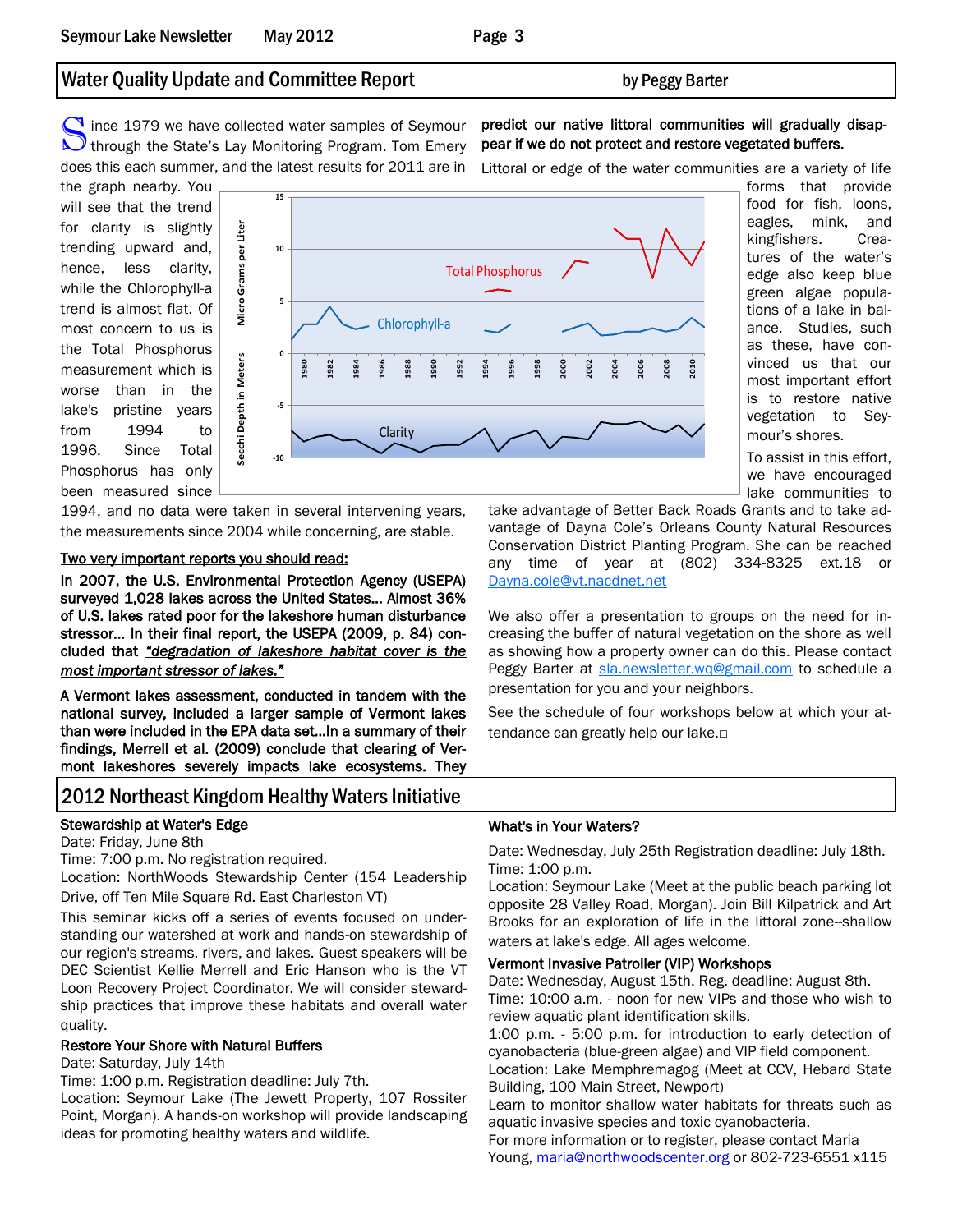### Thank You to the Following Seymour Lake Association Members for Their Support in 2011

Avelina Abbiati James & Donna Chickering Patricia Gosselin Dan & Carol Barry **E. Stanley & Carol S. Corneille** Tim & Linda Buzzell Brenda Frazer

Linda & Mike Adams **Jan Clarke Bonnie & Bill Gottermeyer** Jan Clarke **Bonnie & Bill Gottermeyer**  Nancy Runk Jack Clausen John & Ellen Gould Tom & Cindy Adams Tom Books and Sandy Granchelli Sandy Granchelli John K. Greene Adams Family **Audrey Grenier** John & Aelish Clifford **Lucien & Audrey Grenier Lucien & Audrey Grenier** Dave & Karen Anderson The State of Languard Banet & Richard Colby Armand & Andrea Grez Fay Anderson **Constance L. Colligan** Constance L. Colligan **David & Greta Griffith** Sue & Frank Antonelli **Shirley Conetical Coneys** Thomas & Shirley Coneys **Marguerite Griffith** Dawn & Elwood Arnold **Sara Connolly** Sara Connolly **Sara Connolly** Robert Guyer Family Tom & Laurie **Stephen & Janet Connor** Stephen Woody & Kathy Guyette Dave & Meredith Augustoni **Anita Cook** Colette Haag-Rickert Bethany & Bennett **Spensiel Community Corporation** Holly Corby Spensiely Rickert Spensiely Rickert Leonard Baker Loopen and Lisa & Tom McConville Convertion Convertional Convertion Convertion Convertion Conver<br>
Let Carola Barry Convertion Convertion Convertion Convertion Convertion Convertion Convertion Convertion Conv<br> Peggy & Bruce Barter **Mathem 2008** John & Deborah Cowan **Mathem William Hatton** Robert Barton and Family **Dick & Fran Curran** Jeff & Susan Haubrich James & Shirley Bassett **Kelly Curtis-Martin** American Bob & Linda Henker Miriam & Cyrus Benson, Jr. Bryan & Susan Davis Stephanie & David Hockensmith Tom & Charlene Bentien **Elizabeth Denning** Stephen & Michelle Hodgdon **Stephen & Michelle Hodgdon** Lynn Berry **Michael Denning** Bill & Jan Hogan Bill & Jan Hogan Emily Nyman Hazel V. Carby William & Elaine Holden Howard & Susan Birchard David & Sylvia Detscher Earle "Bud" Holland Chris, Danny & Natalie Blais Tony & Kathy DiBari Reed Hubbard Luke Bussard Katherine & Kevin Doerr Pat Hunt David & Genese Blanchette **Paul Doyle Community** Paul Doyle **Paul Doyle Marie & Sam Ippolito** Marie & Sam Ippolito David Blittersdorf William Drake Joan & Tim Reilly Jan Blittersdorf **Tracey Becken** Tracey Becken Thomas & Helen Irwin Sue & Tom, Amy & Scot Bolasevich Ann & Ed Duckless Frederick E. Jackson Ray & Peggy Bolduc and Family Skip & Jan Durfey Bill & Heather Jacobs Anthony & Linda Bordeau **Fred & Carol Edgerley** Fred & Carol Edgerley **Fred & Carol Edgerley Douglas & Debra Jangraw** Ken & Nancy Bowen The Communication of Monica Eldred The Communication of the Judith H. Jarvis Bill & Janet Boyden Elliott Family Carol Jenkins Barbara Boyle **Hollis & Carolyn Emery Kenneth & Ruby P. Jenness Hollis & Carolyn Emery Kenneth & Ruby P. Jenness** David & Joan Briggs **Michael & Linda Emery** Elizabeth Jenney Elizabeth Jenney Frank & Kathleen Britch, Jr. The State Britch Peter & Nancy Engels Brian Jewett Ernest & Linda Broadwater **Alan & Anne Epstein** Matt & Jackie Jewett Brochu/Way Family **Brochu/Way Family Dick Epstein** Dick Epstein Ted & Mina Jewett Maxine Brooks Charles & Alexandria Evans Jan Jordan Sandra H. & Ronald E. Brown **Wayne & Kathy Fifield** Jean Jordan Jean Jordan Stuart & Laura Brush Jennifer Fiscaletti and the Rick & Bonnie Joyal Rick & Bonnie Joyal Nancy & David Bullock **Susan & Byron Fish Arthur & Carolyn Judd** Burnock Busan & Byron Fish Arthur & Carolyn Judd William & Karen Burgess The Milliam (Scott) & Maureen Fletcher Kaessler Family Bill & Susan Burns **Mike & Monique Foley** Rich & Mary Kecskemeti Bill & Susan Burns and Rich & Mary Kecskemeti Virginia Bushee Don & Carole Fontana Jim & Charlotte Kenney Caroline V. Busta and Family **Edie Fontana** Edie Fontana Dr. Robert & Cynthia Kern Ken & Karen Buzzell **Example 20 Example 20 Example 20 Example 20 Example 20 Example 20 Example 20 Example 20 Example 20 Example 20 Example 20 Example 20 Example 20 Example 20 Example 20 Example 20 Example 20 Example 20 Exa** Kendra Buzzell **Markov Eleanor Fraleigh Penny & Chuck Kezar** John & Eleanor Fraleigh **Penny & Chuck Kezar** Bos van der Brugge and Alan & Wendy Franklin and Donald A. Kidder Linda & Gerald Buzzell Al & Laura Frascoia Susan Kidder Priscilla Buzzell Ronald & Dolores Frascoia Nancy & Larry Kilinski Gerry & Steve Cahill **Communist Communist Communist Communist Communist Communist Communist Communist Communist Communist Communist Communist Communist Communist Communist Communist Communist Communist Communist Communist**  Cindy Smith Janet & Alex Frisch Harold Kimball Robert & Laurie Cain **Network** Coris Frizzell **Care Corine Corine Corine Corine Corine Corine Corine Corine Corine Corine Corine Corine Corine Corine Corine Corine Corine Corine Corine Corine Corine Corine Corine Corine Co** Michael & Joanne Callinan Theory Care Ken & Anthonette Fuller Theory Richard Kingston David S. & Tracy L. Calvert **Gehrke Family** Gehrke Family Gehrke Family Jane E. & John D. Kipp Pauline Caputo **Alfred & Barbara Gildersleeve** Alan & Jenie Kolar Robert & Carole Cargill **Nancy Gilmond Example 2** Eric & Megan Kolar Dorothy Carter **Doug & Judy Gimler** Ron & Janet Kolar Jack & Shelley Carter **Chris & Cindy Gobillot** Ted & Roberta Kowal Gary Chambers **Bailey & Mackenzie** William & Linda Kratt Alfred & Lillian Champeau Stanley & Marilyn Goodell Allison & John Kulaga Peter Goodell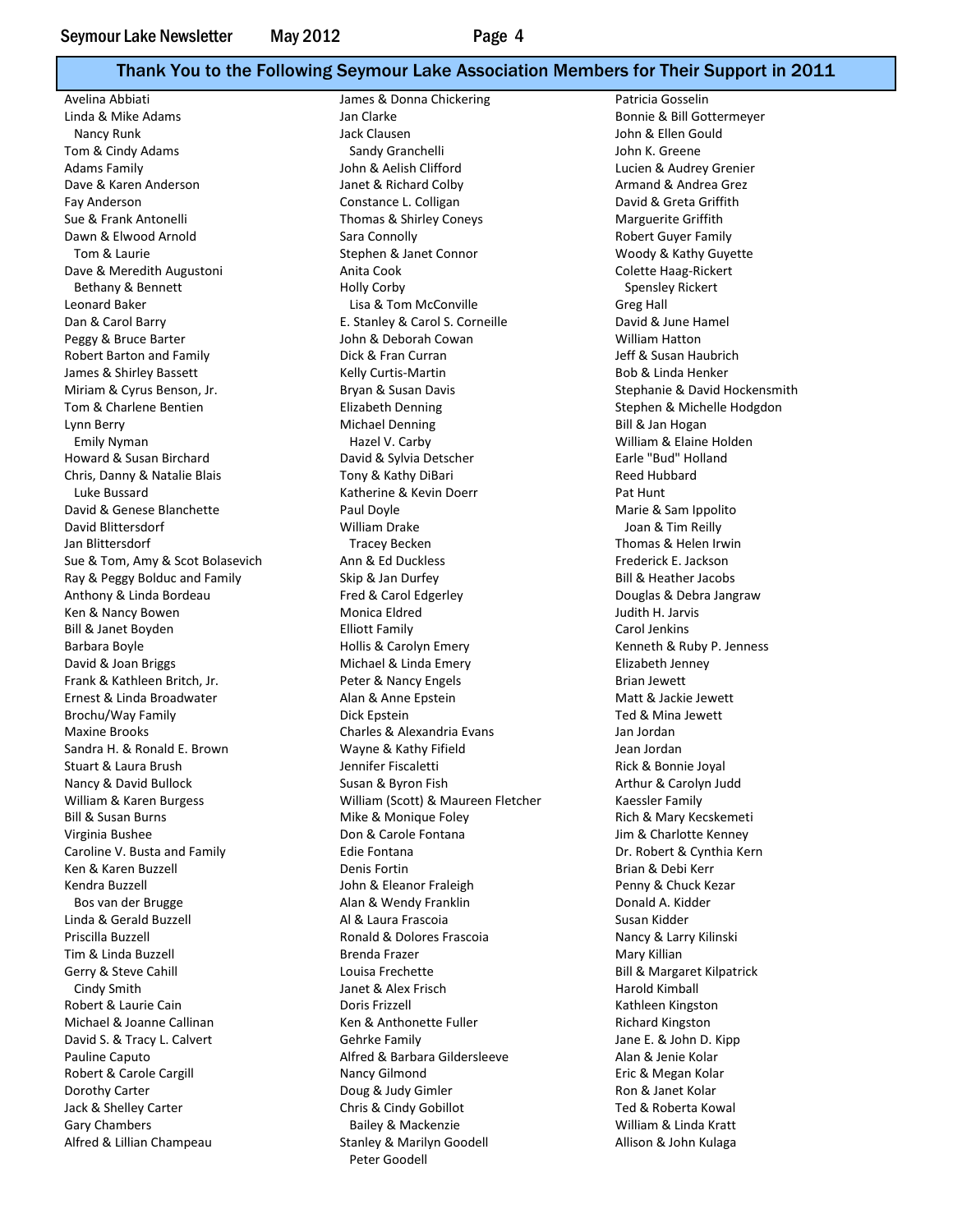### Thank You to the Following Seymour Lake Association Members for Their Support in 2011

Robert & Debra Labrecque The Cornel of Dean & Jan Palin Betty F. Shepherd Betty F. Shepherd Ronald W. & Joanne M. Labrecque **Robert & Debra Partridge Matthew & Rhonda** Shippee Anthony & Kathy Lazzara **Richard A. Patukonis** Mark & Amy Sills Amy Sills Paul & Eileen LeGrande Robert & Audrey Paulson Charles Sleeper and Family Katie & Brian Nancy Peabody **Nancy Peabody** All the Series of Martha Smith Carole & Arthur Lerner The Michael, Mark, Allan & Scott The Lee Smith Gregg Lessing The Communication of the Arliene Pearson Communication of the William & Pamela Smith Rhealene & Erik Lessing Tom & Joyce Pecue Tom & Joyce Pecue Daniel Smith Stephanie Limoge The Charlotte Perkins Charlotte Perkins John & Therese Snyder Beverly Loomis **Pamela & Robert Petrofsky** Craig & Deborah Stevens Nancy Loomis **Sandra & Jack Philbrick** Brian & Sean Brian & Sean Brian & Sean Brian & Sean Anne Loveland **Mary Jean Pierce** Cynthia Stevens Liz & Bob Lundgren The Communication of Frank & Mary Pinard The Communication Cevens Jim & Billie Maas **Michael, Sean & Noelle** Peter Stockard Bruce & Karen MacDonald **State Hotel State Constructs** Joan B. Pitkin and Family Casimer S. Sudol John & Deb Magnus Tom & Carol Pombar Sue Swenson Sue Swenson Michael Malley Robin & Mary Poole Ted Swierczynski Maya & Edward Manley **National Community Community** William Portway **Penny Thomas** Penny Thomas Danny & Renee Martin **Bonnie & Dave Potter Bonnie & Dave Potter** Richard Tobia Kenneth & Barbara Mason **Massets Ann Torpey** Jeff & Tracey Poulin Ann Torpey Ann Torpey Kristin, Korey, Amy, Lindsay & Ryan Peter & Diana Poulin Peter South Porpey Steve & Gay Massicotte The Steve & Gay Massicotte Jim & Mary Ann Pratt The Mary Ann Action Action & Lisa Torpey Tom & Marilyn Mattick **Suzanne & Chuck Pratt** Michael & Rachel Torpey Michael & Rachel Torpey Douglas & Marilyn Maxwell **Terry Prefontaine Patrick & Nicole Torpey** Patrick & Nicole Torpey Ann & Dick McCarthy **State And Accord Accord Michael Ann & Dick McCarthy** Joseph "Ping" Puente, Jr. Mike & Dale Trombley Patrick & Molly McCarthy **National Accord Walter & Leona Quigg** Bill & Tara Tubb Robert McCarthy **Bill & Judy Reed** Sue & Gerry Tubbs Sue & Gerry Tubbs Harvey & Betsy McDonald **Bill & Diane Reeves** Mrs. Pauline Turcotte James & Linda McDonald **Margaret Reilly** Nancy & Will Turk Nancy & Will Turk Maureen McGuire **Barbara Gunter** Barbara Gunter **Maureen McGuire** & Brian Eugene de la Bruere Tynion Chathy & Bruce Remick Chathy Bruce Remick Donald & Stacey Tynion Jean McKenny Jackie & Worthy Reynolds Virginia & Dennis Ullery John & Lee McLendon **Buddy & Brenda Richards** Bob & Debbie Vacca Lee & John McLendon **Mary Ann Riggie and Family** Roy & Joan Van Wyck Andrew & Kate McWain **Lorraine & Mike Riley Communist Communist** Rick & Elaine Waldo James & Bonnie McWain **The Arthur Robbins Family** George & Nancy Walker Lyman & Dena McWain **Barrett Rogers** Chartes And McWalker Lyman & Sue McWain **Example 20** Edward & Jeanette Roke **Rob Hofmann** Loraine Melick-Seronick and Summan June & Lenny Rosenberg and Betsy Walkerman David C. Miller **Mark & Paula Rowse** Mark & Paula Rowse **Gordon & Doria Ware** Richard & Rosemary Miller National Ben & Erin Nancy Warner Nancy Warner Rick & Jessica Miller **Natural Accord Contract Contract Patricia** Russell **Rick & Debra & Tony Wayne** Lee Mills **Cathy Judd-Stein Peter Wenk** Peter Wenk Jim & Jeannette Mitchell **Dennis & Deb Rustay** Dave & Cindy Westover Craig, Ryan & Ashley Moltenbrey **Maurice Samuels** Denis & Joann White Doug & Jill Moore **Kalman & Stella Samuels Family** Ken & Carli Whitehill Coug & Stella Samuels Family Anne & David Moore Family **Moore Family** Joan Sanborn **Brenda & Gilbert Wierschke** Candy Moot **Candy Moot** Candy Moot Candy Moot Candy Moot Candy Moot Candy Moot Candy Moot Candy Moot Candy Moot Chuck Nichols **Allison & Andrew Chuck Nichols** Ken Wiggin The Morgan Country Store The Bob & Sue Scales Karen Lawsing Karen Lawsing Richard & Patty Morley **Mark & Sheilah Schleifer** Mark & Sheilah Schleifer Vicky & Mike Williams James Morris **Charlotte Communist Carea** Dave & Priscilla Schulz **Harry Lapointe** Harry Lapointe Peter & Cheryl Morse **Garrie & Ed Schulz** Garrie & Ed Schulz **Thomas & Barbara Wood** Irene Murphy **Dana Seguin** Dana Seguin Charles & Missy Woods Norm & Peg Myers The Scott & Alicia Woods Carrie, Nate & Matt Selby Scott & Alicia Woods Sandra Nelson **Markov Homer & Janet Selby Allan Wooley** Allan Wooley Harold Newell **Sean & Tara Selby Sean & Tara Selby Ilene Douglas** Janice & Jesse Nichols **Dija & Kristchan** Bill & Joanne Worth Bill & Joanne Worth Margaret O'Hara **Peter & Marie Seymour** Peter & Marie Seymour Wayne & Judy Wyckoff John, Mark & Jeff Tracey & Larry Shadday Tracey & Larry Shadday Linda & Robert Yarlott Alexander Onyskin **Brad & Bonnie Shattuck** Heather & Bob Zeagman

Steven & Lois Osetek **Leah, Emma, Justin & Jonathan**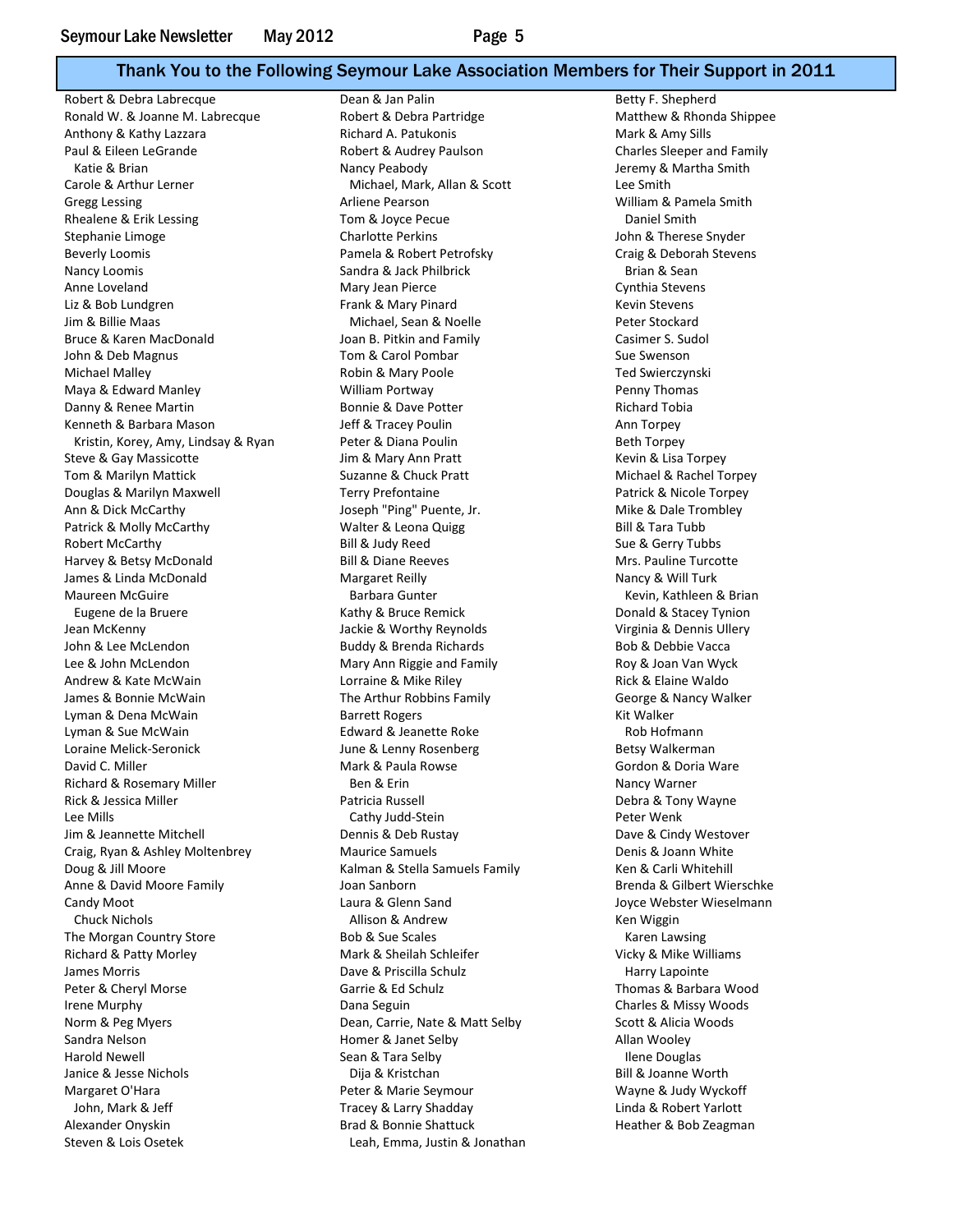## Lake Level and Dam—A Little History by Ron Kolar

 $\mathbf L$ ake level is a subject of interest to all who own property on Seymour as it affects shoreline erosion, swimming,



The outlet at the south end of Seymour taken from the location of the pins on April 12, 2012 when the lake level was 13 inches above the low pin. The outlet structure has 3 concrete stanchions connected by dual railroad irons. Originally these irons supported fish screens which were later removed.

boating and docks. The level is affected by many factors, most of them controlled by Mother Nature. Precipitation enters the lake directly as well as from the watershed via large and small streams. But water also exits the lake through evaporation and through the outlet at the south end of the lake, flowing into Echo

Lake after passing through the dam.

History: Our present dam, with the greatly enlarged spillway,



The present dam during extremely high water level. The tall iron structure on the left contains a moveable gate at the bottom.

was constructed in the summer of 2004. It sits 1200 feet downstream from the outlet about half way from Seymour to Echo. Prior to 2004 there were several dams. A Town of Charleston deed in 1887 stated that an old dam formerly stood just south of the outlet. The Vermont Public Service Commis-

sion, in their studies in 1951, found that "A Dam with gates was erected at the Outlet of Lake Seymour (a short distance South of the Outlet and the Morgan—Charleston Line) in 1921 by a predecessor of Citizens Utilities Company and that portions of said dam still remain but have no effect on the present flow of water." The Vermont PSC in 1951 also found that "A dam fitted with gates now owned by Citizens Utilities Company was constructed and has been maintained on the outlet stream of Lake Seymour since 1928, and said dam controls the level of Lake Seymour. (The 1928 dam is the one that was replaced in 2004)."

Interesting historical notes are the following comments from the Vermont Public Service Commission in 1951:

 "Citizens Utilities Company or its predecessors in 1923 blasted a channel in the Outlet Stream from a point below the present dam a distance of some 1200 feet toward the

lake. Citizens or its predecessors did additional blasting in the channel up to 1948. Prior to the erection of the present dam in 1928, there was still water above the Big Rock. The Big Rock is located immediately below the east end of the dam."

Pins and lake level control: The Vermont Public Service Commission in 1951 and the Vermont Supreme Court in 1952 required Citizens Utilities Company, and their successors, to maintain the Seymour Lake level between 2 pins set at the outlet 14 inches vertically apart. The low pin is at elevation 1278.33 feet. During the period prior to 2004, when the new dam was constructed, Citizens would open the gate of the dam in the fall and winter to draw down the lake in preparation for the spring runoffs. Accordingly, prior to 2004, the lake generally did not stage up in the spring runoff as high as the elevations we have seen since 2004. Hence, in the olden days, Seymour's level was lower in the fall and winter having less impact upon lake properties. With the current 2004 dam, we were notified by Vermont Agency of Natural Resources (ANR) and Great Bay Hydro that new operating procedures were established in the State License, and the new gate was not to be routinely manipulated during the fall, winter and spring as previously done. Many residents and SLA members have contacted your board and expressed concern that the lake has staged up more since 2004 and caused erosion greater than was the case when the gate was manipulated.

Vermont ANR has advised SLA in letters in 2009 and 2010, that "Lake Stages are higher now than they were for similar Spring runoff conditions before the Dam Reconstruction Project in 2004." ANR also advised "The target normal Summer (June 1 – Sept 15), water elevation is 1278.86 feet or 6.36 inches above the Low Pin."

The engineers preparing the design for the 2004 dam acknowledged that the previous dam had many leaks, and that could have contributed somewhat to the lower summer lake levels prior to 2004. Additionally from 2007 through 2011, your Dam Committee has felt that we experienced higher rainfall in the summer months which has contributed to higher summer lake levels.

During the 2011 SLA Annual Meeting, the Dam Committee reported on the spring stage-up of the lake. Your committee has reviewed graphs showing levels in the spring since the 2004 dam construction. The spring level generally varies in the 8 inch to 18 inch range above the high pin. Also as discussed in the Summer 2011 SLA Annual Meeting, actions by the State and the operator of the dam, Great Bay Hydo, allowing the lake level to rise above the high pin, are violations of the 1952 Vermont Supreme Court Ruling. As a comparison, the past winter of 2012 was mild, with minimal snowfall for our area. With the snow basically gone, the lake level was at the high pin on March 30 and 13 inches above the low pin (or 1 inches below the high pin) on April 12.

Seymour's Lake Level is an interesting but sometimes unpredictable and confusing subject. Do not hesitate to contact me: [ronkolar@gmail.com](mailto:ronkolar@gmail.com) or Homer Selby or Tim Buzzell who are on the Committee.□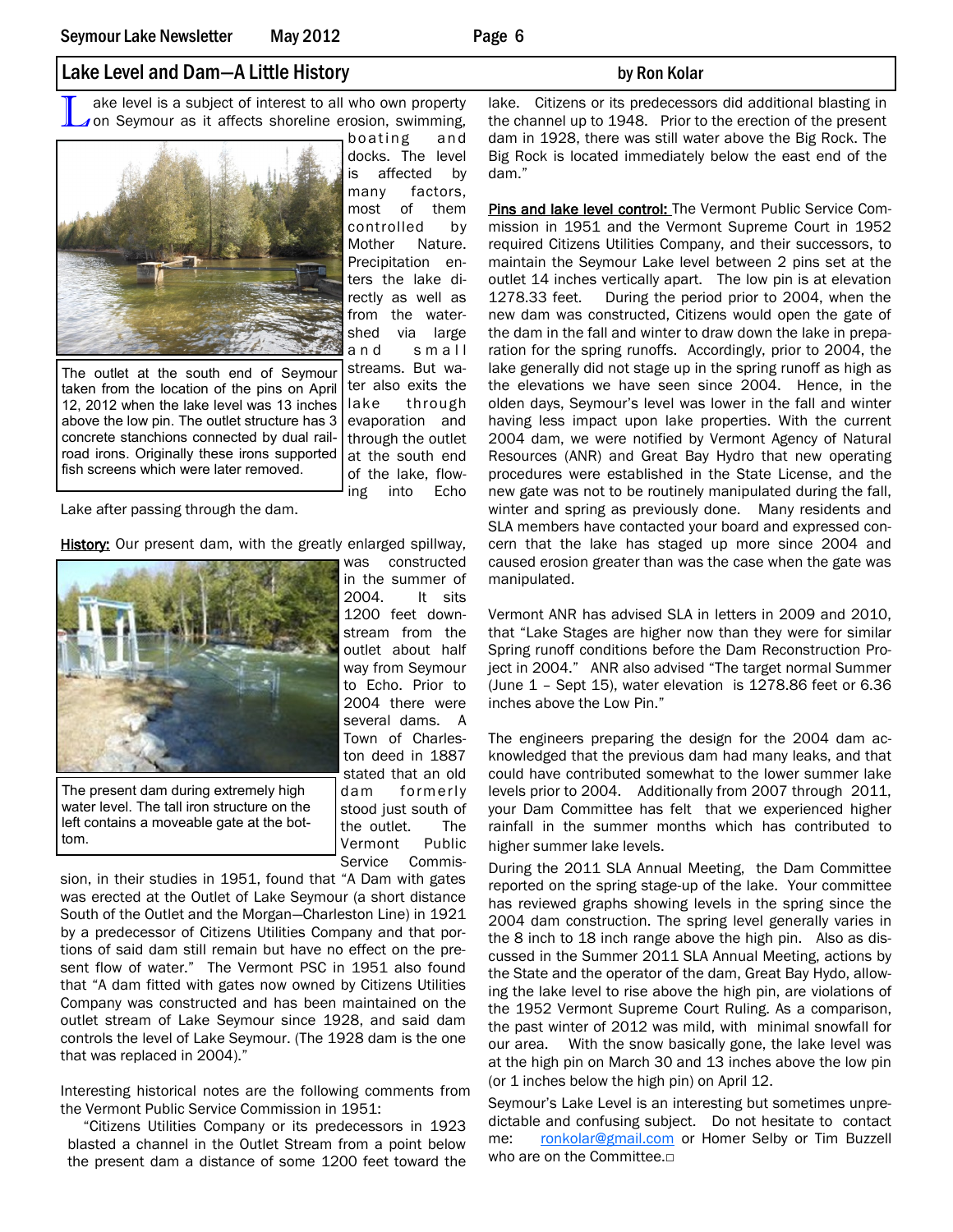## Seymour Histories—Ruby and Ken Jenness by Tracey Shadday

 $\gamma$  hen looking at Seymour Lake from an aerial view, you can use your imagination to see many things. Some people see a giant boot; others see a gun. I see an angel on tiptoes with wings outstretched to the west. With this image in mind, you can visualize the Jenness' home at the bottom of



the angel's sleeve off heavily wooded Niwaskwikok Road -- a name taken from the Abenaki word for "place of healing." It was on this lakeshore property that Ruby, a young mother with a husband in the

military, would find refuge and restoration

"After several years of travel, we would return to Seymour mentally drained and exhausted. I always left this area feeling renewed," says Ruby Jenness, now 90. "It has been a place of healing for me." Ken and Ruby purchased the property in 1952. It was 130 acres of woods back then. They lived in the home currently occupied by the Fullers, off Wayeeses Road, and Ken went to work building a small camp close to the beach. That building was eventually torn down and replaced with a larger home. In 2003 a fire burned it to the foundation.

The Jenness' getaway camp was rebuilt during the spring when the winter thaw makes Vermont lawns look like wetlands



The couple created natural erosion controls, including multiple gardens; logs, gravel and stone to reduce runoff, shoreline planting and a rain garden. A massive blueberry patch farther upland provides the family with plenty of

cereal toppings and muffin stuffings while controlling the flow of water toward the lake. Despite all of these interventions, erosion control continues to be their Number One challenge.

Several decades ago, their property was populated with more trees, especially birch and poplar. After extensive traveling, the Jennesses returned to find their beach had been clearcut by the local beaver population which took great care in transporting the freshly hewn logs to Wolf Point—close to where the rope swing used to be. Prime beaver real estate, indeed.

Today Ken and Ruby continue to find ways to balance the need for using space to recreate with the need to give back to the natural areas so that loons and other wildlife will thrive and make their home a spiritual place for future generations.□

## Membership Update by Ted Jewett

**D**uring the last four years the membership committee has made a concentrated effort to increase our landowner membership. We have finally crossed the 70%(70.6) level, and we will increase our efforts to entice the remaining 30%(29.4), to join Seymour Lake Association. We need and solicit all the help you might offer. Please note the list of 2011 memberships on pages 4 and 5. Thanks to all of you for being a member and also your generous donations.

Our direction during 2012 will include inviting all residents within the watershed to join The Seymour Lake Association

and our efforts in protecting the lake. This goal is best served by broad based support and is important to all Morgan residents. Hence, we urge you to join SLA and be part of our efforts to improve Seymour. You might also enjoy joining one of our committees listed on page 2. Contact any of the committee heads.

Again, we appreciate your support, and we are especially gratified with the increase in donations for 2011 from 160 to 186! □

|                                                | Year End  | Year End | Year End | Year End |
|------------------------------------------------|-----------|----------|----------|----------|
|                                                | 2008      | 2009     | 2010     | 2011     |
| <b>Total Membership Units</b>                  | 251       | 317      | 329      | 337      |
| Number of Donations (with membership forms)    | 113       | 130      | 160      | 186      |
| Lakefront Properties with an Active Membership | 50.5%     | 66.2%    | 69.8%    | 70.6%    |
| Number of Members Not on Lakefront Property    | <b>NA</b> | 43       | 44       | 49       |

### Newsletter Inputs Wanted by Erik Lessing

We hope you enjoyed another issue of the SLA Newsletter. If you have anything special you'd like to see in upcoming issues, please let us know. We value your inputs on any sub-

ject, so please don't hesitate to email me at eriklessing@comcast.net and let me know your thoughts. Thanks Erik Lessing — Editor